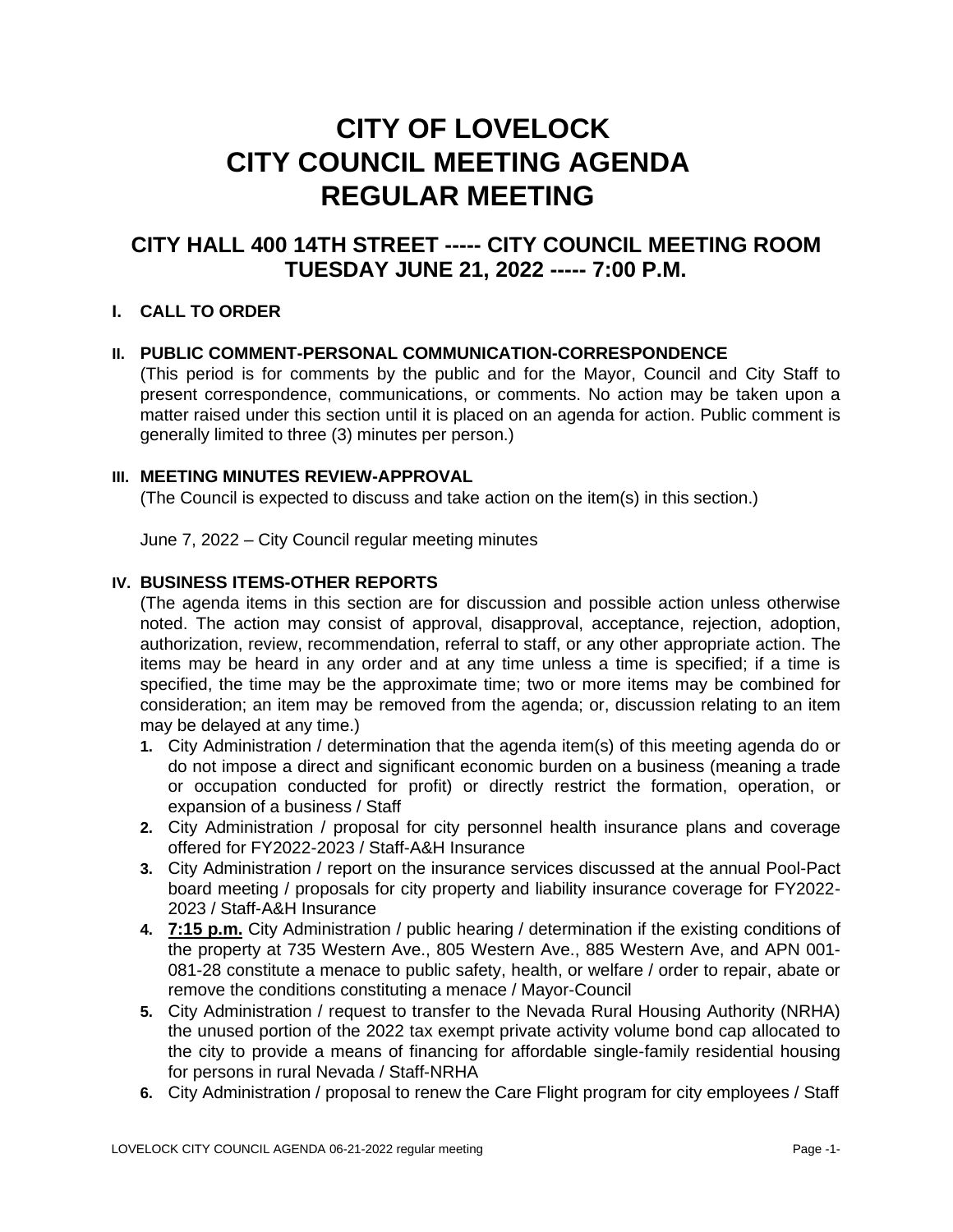- **7.** City Administration / proposals for use of American Rescue Plan Act (ARPA) funds / Mayor-Council-Staff
- **8.** City Administration / Brownfields grant project / project scope of work, modifications to scope of work, project budget-funding, professional services agreement for planningoperational services / expenditures for work or services related to the project / agreements, amendments and funding documents / Staff

#### **V. BUSINESS, LIQUOR AND SPECIAL EVENTS LIQUOR LICENSES-BUILDING PERMITS**

(The licenses and/or permits presented under this section are for review, discussion, and possible action, including placing conditions on submittals or requests, and waiving or modifying the fees.)

#### **VI. PROCLAMATIONS-AWARDS**

(The Mayor, Council and/or City Staff may make a proclamation or present a service or other award on behalf of the City. No action may be taken upon items in this section.)

#### **VII. MAYOR-COUNCIL-STAFF REPORTS-PROPOSALS**

(This period is for receiving reports, department updates and proposals by the Mayor, Council and department heads or department staff of City departments. No action may be taken upon a matter raised under this section until it is placed on an agenda for action.)

- **1.** Administration / Mayor and Council
- **2.** Public Safety / Police Department / Fire Department / Animal Control
- **3.** Public Works / Sewer Department / Building Department / Street Department / Disposal **Department**
- **4.** City Attorney
- **5.** Capital Improvements / Buildings and Grounds / Parks

#### **VIII. VOUCHERS, CLAIMS, EXPENDITURES AND PAYROLL REVIEW-APPROVAL**

(The vouchers, claims, expenditures, and payroll items presented under this section are for discussion and possible action.)

### **IX. PUBLIC COMMENT**

(This period is for comments by the general public. No action may be taken upon a matter raised under this section until it is placed on an agenda for action. Public comment is generally limited to three (3) minutes per person.)

**NOTICE**: Staff reports and supporting material for the meeting are available to the general public at the same time the materials are provided to the City Council by contacting the City Clerk or Deputy City Clerk in person at the Lovelock City Clerk's Office located in the City Hall, 400 14th Street, Lovelock, Nevada or by telephone at 775-273- 2356. The City Clerk and Deputy City Clerk are the designated persons from whom a member of the public may request the supporting material for the meeting and contacting the City Clerk's Office is the only means by which the supporting material is available to the public.

**NOTICE:** Members of the public may make a public comment at the meeting without being physically present by emailing the City Clerk at: twilcox@cityoflovelock.com before 5:00 p.m. on the business day prior to the day of the meeting. The emailed messages received will be provided to the City Council for review and, upon request, transcribed for entry into the record.

**NOTICE:** The City Council may by law receive information from legal counsel regarding potential or existing litigation involving a matter over which the City Council has supervision, control, jurisdiction or advisory power, and such gathering does not constitute a meeting of the City Council.